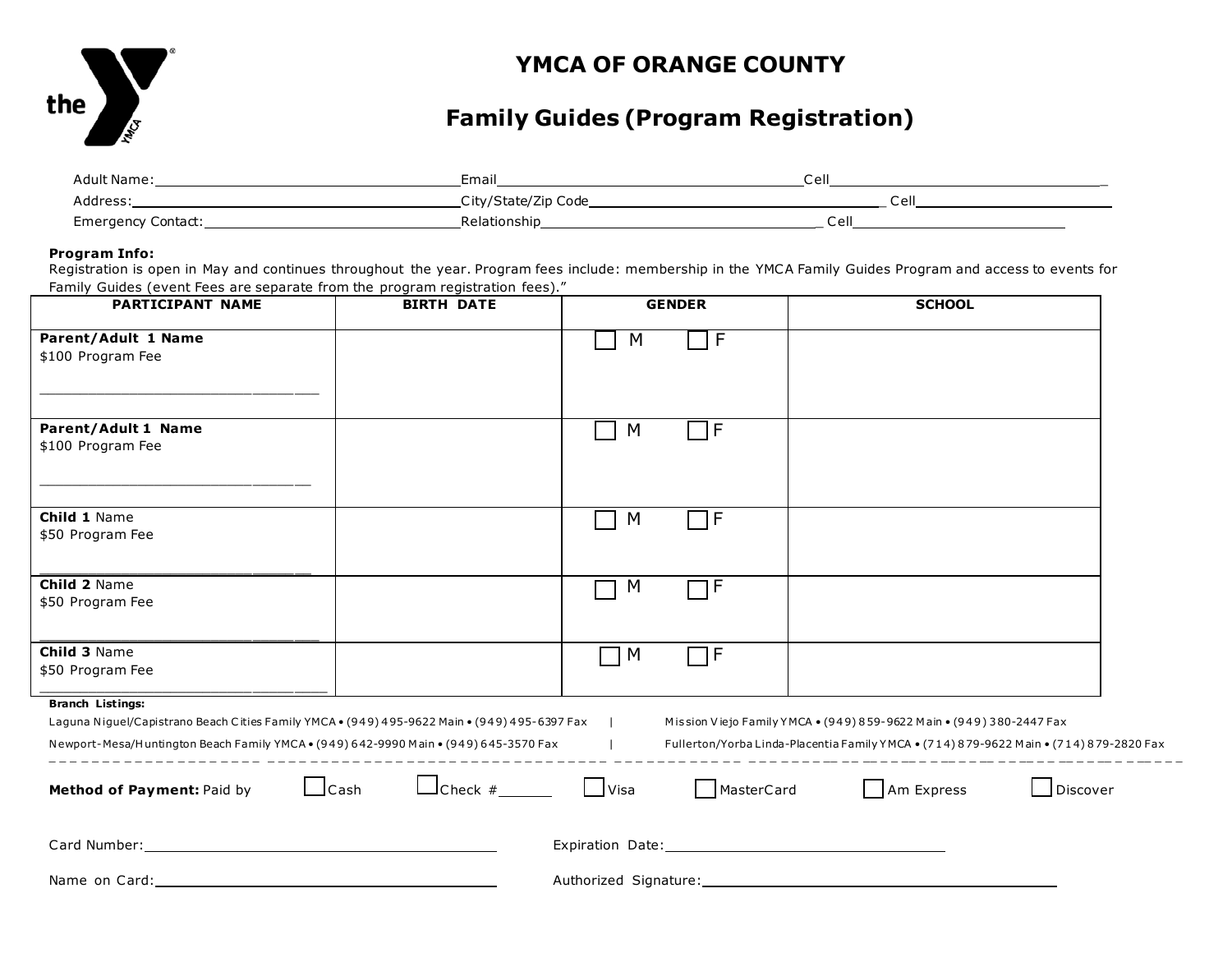## **YMCA OF ORANGE COUNTY ASSUMPTION OF RISK, RELEASE AND WAIVER OF LIABILITY, AND INDEMNITY AGREEMENT**

Adult Member/Participant Name

(Please Print)

Adult Member/Participant Name

(Please Print)

Child(ren)Member(s)/Participant Name(s)

(Please Print)

IN CONSIDERATION for being permitted to utilize the facilities, services, and programs of the YMCA of Orange County (the "YMCA") and/or for my children listed above to so participate for any purpose, including, but not limited to observation or use of facilities or equipment, or participation in any off-site program affiliated with the YMCA, the undersigned, on behalf of himself or herself and such participating children and any personal representatives, heirs, and next of kin (hereinafter referred to as "the undersigned") hereby acknowledges, agrees and represents that he or she has inspected and carefully considered such premises, equipment and facilities and/or the affiliated program and that the undersigned finds and accepts same as being safe and reasonably suited for the use or participation by the undersigned and such participating children.

In addition, the undersigned acknowledges that there is widespread, ongoing transmission of novel coronavirus ("COVID-19") worldwide, including throughout Orange County and Los Angeles County, California. In accordance with the most recent (as of the revision date set forth above) orders and recommended guidance and protocols issued by various governmental and public health agencies, including without limitation the World Health Organization (WHO), the Centers for Disease Control and Prevention (CDC), the California Department of Public Health (CDPH), the Orange County Health Care Agency (OCHCA), the Los Angeles County Department of Public Health, and, with respect to the YMCA's child care facilities, services and programs, the California Department of Social Services (Community Care Licensing Division), for slowing the transmission of COVID-19 (collectively, "COVID-19 Risk Mitigation Guidance"), the undersigned hereby agrees, represents, and warrants that neither the undersigned nor such participating children shall visit or utilize the facilities, services, and programs of the YMCA (other than any exclusively online services and programs) if he or she (i) experiences symptoms of COVID-19, including, without limitation, fever, cough or shortness of breath, or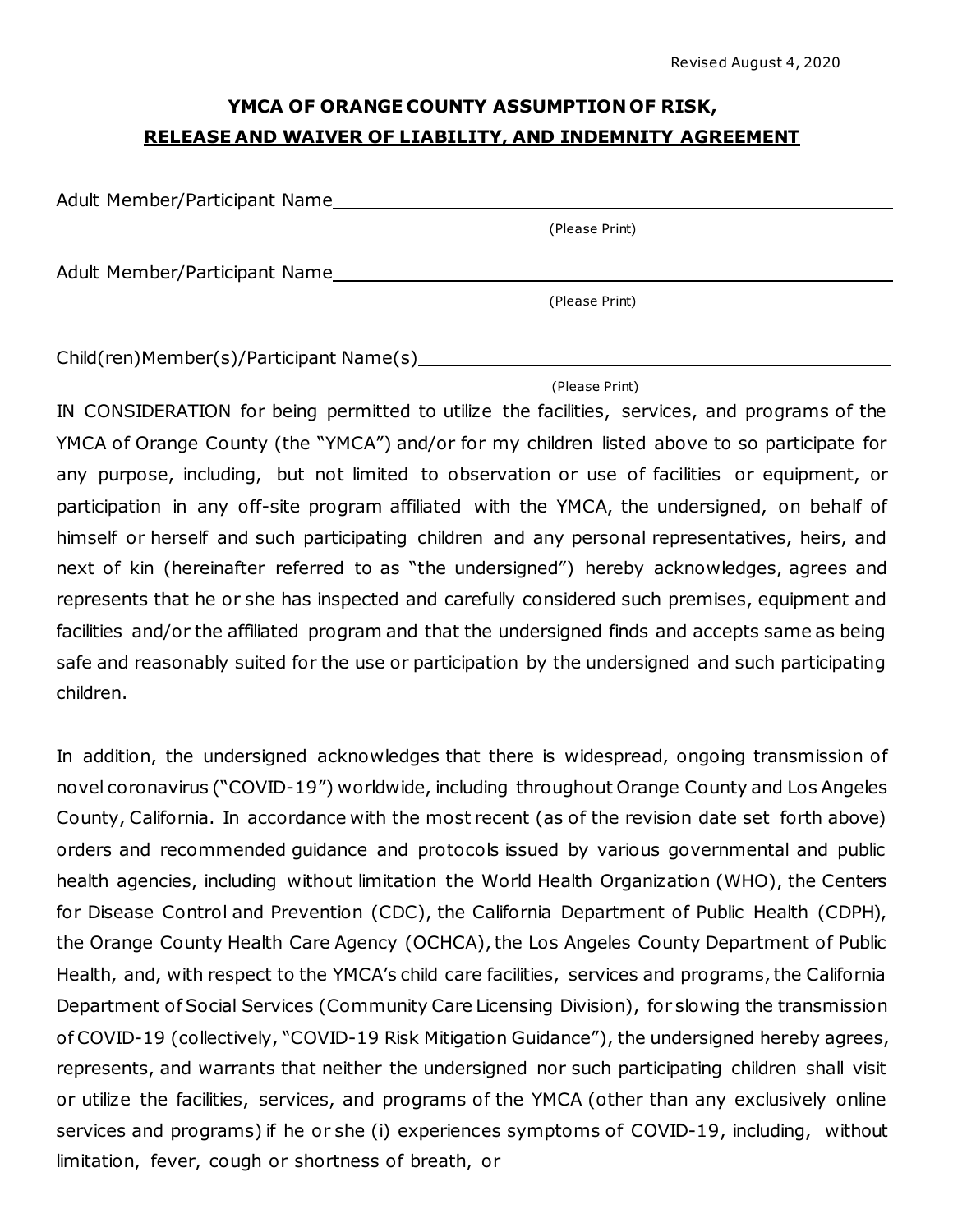(ii) has a suspected or diagnosed/confirmed case of COVID-19. The undersigned agrees to notify the YMCA immediately if he or she believes that any of the foregoing access/use restrictions may apply.

The YMCA has taken certain steps to implement COVID-19 Risk Mitigation Guidance for slowing the transmission of COVID-19, including, without limitation, the access/use restrictions set forth above, enhanced cleaning and disinfecting protocols, and physical distancing measures. The COVID-19 pandemic is a challenging and fluid situation, and COVID-19 Risk Mitigation Guidance may change frequently. The undersigned acknowledges and agrees that the YMCA may revise its procedures at any time based on updated COVID-19 Risk Mitigation Guidance and further agrees to comply with the YMCA's revised procedures prior to utilizing the facilities, services, and programs of the YMCA. The undersigned further acknowledges and agrees that, due to the nature of the facilities, services, and programs offered by the YMCA, social and physical distancing of 6 feet per person among participants (including children, caregivers and staff) is not possible.

The undersigned fully understands and appreciates both the known and potential dangers of utilizing the facilities, services, and programs of the YMCA and acknowledges that use thereof by the undersigned and/or such participating children may, despite the YMCA's reasonable efforts to mitigate such dangers, result in exposure to COVID-19, which could result in quarantine requirements, serious illness, disability, and/or death.

IN FURTHER CONSIDERATION OF BEING PERMITTED TO ENTER THE YMCA FACILITIES OR PROGRAMS FOR ANY PURPOSE INCLUDING, BUT NOT LIMITED TO, OBSERVATION OR USE OF FACILITIES OR EQUIPMENT, OR PARTICIPATION IN ANY ON-SITE OR OFF-SITE PROGRAM AFFILIATED WITH THE YMCA, THE UNDERSIGNED HEREBY AGREES TO THE FOLLOWING:

THE UNDERSIGNED, ON HIS OR HER BEHALF AND ON BEHALF OF SUCH PARTICIPATING CHILDREN, HEREBY RELEASES, WAIVES, DISCHARGES AND COVENANTS NOT TO SUE the YMCA, its directors, officers, employees, volunteers and agents (hereinafter referred to as "Releasees") from all liability to the undersigned or such participating children and all personal representatives, assigns, heirs, and next of kin of the undersigned or such participating children for any loss or damage, and any claim or demands on account of any property damage or any injury to, or an illness or the death of, the undersigned or such participating children (or any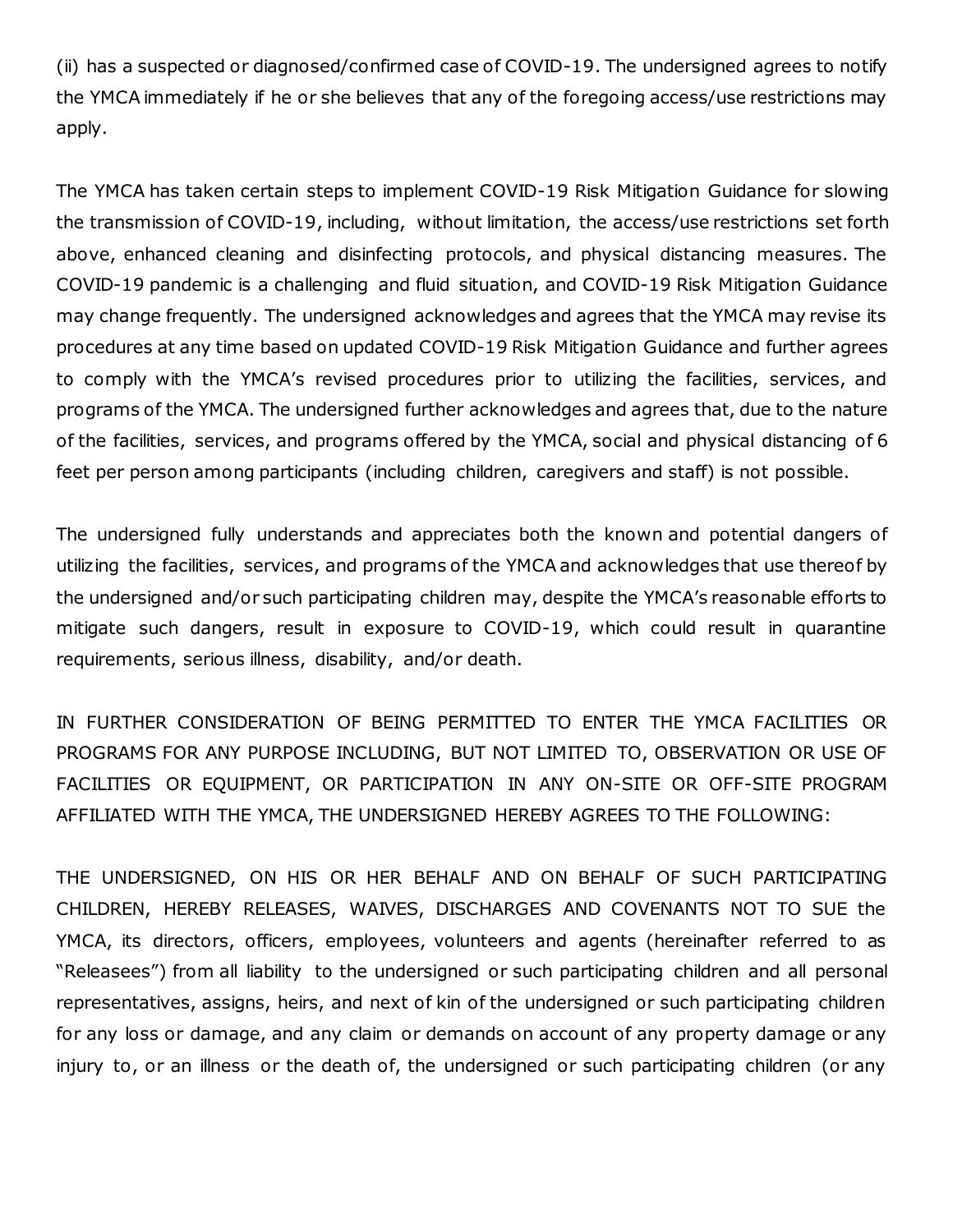person who may contract COVID-19, directly or indirectly, from the undersigned or such participating children) whether caused by the negligence, active or passive, of the Releasees or otherwise while the undersigned or such participating children are in, upon, or about the premises or any facilities or equipment therein or participating in any program affiliated with the YMCA. The undersigned expressly and knowingly waives all rights under California Civil Code Section 1542, which provides: **"A general release does not extend to claims that the creditor or releasing party does not know or suspect to exist in his or her favor at the time of executing the release and that, if known by him or her, would have materially affected his or her settlement with the debtor or released party."**

THE UNDERSIGNED HEREBY AGREES TO INDEMNIFY AND SAVE AND HOLD HARMLESS the Releasees, and each of them, from any loss, liability, damages or costs they may incur, whether caused by the negligence, active or passive, of the Releasees or otherwise while the undersigned or any participating child is in, upon, or about the premises or any facilities or equipment therein or participating in any program affiliated with the YMCA. The undersigned understands and agrees that the YMCA is not required to provide insurance to cover the undersigned or such participating children in the event they suffer illness, injury, death, property loss, theft or damage of any sort upon, or about the premises or any facilities or equipment therein or participating in any program affiliated with the YMCA.

The undersigned agrees and acknowledges that use of the YMCA facilities and services, and participation in the YMCA programs, may involve inherent danger and risk, including, without limitation, the risk of physical illness or injury, death or property damage. THE UNDERSIGNED HEREBY ASSUMES FULL RESPONSIBILITY FOR, AND RISK OF ILLNESS, BODILY INJURY, DEATH OR PROPERTY DAMAGE to the undersigned or such participating children due to negligence, active or passive, of Releasees or otherwise while in, about or upon the premises of the YMCA and/or while using the premises or any facilities or equipment thereon or participating in any program affiliated with the YMCA.

The undersigned acknowledges that any illness or injuries that the undersigned or such participating children contract or sustain may be compounded by negligent first aid or emergency response of the Releasees and waives any claim in respect thereof.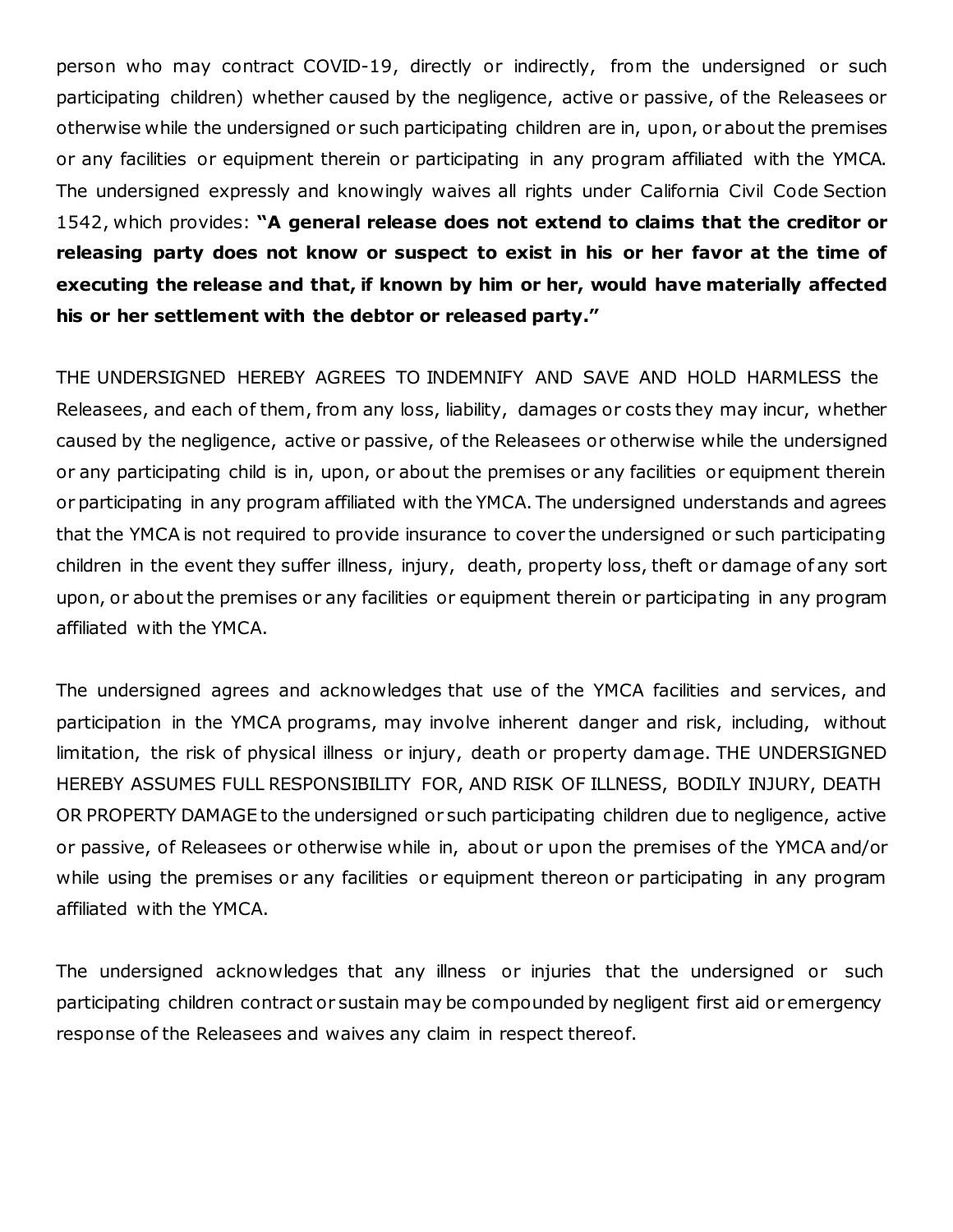THE UNDERSIGNED further expressly agrees that the foregoing ASSUMPTION OF RISK, RELEASE AND WAIVER OF LIABILITY, AND INDEMNITY AGREEMENT is intended to be as broad and inclusive as is permitted by the law of the State of California and that if any portion thereof is held invalid, it is agreed that the balance shall, notwithstanding, continue in full legal force and effect.

I HAVE CAREFULLY READ AND VOLUNTARILY SIGN THIS ASSUMPTION OF RISK, RELEASE AND WAIVER OF LIABILITY, AND INDEMNITY AGREEMENT AND FURTHER AGREE THAT NO ORAL REPRESENTATIONS, STATEMENTS OR INDUCEMENT APART FROM THE FOREGOING WRITTEN AGREEMENT HAVE BEEN MADE. I AM AWARE THAT BY AGREEING TO THIS AGREEMENT I AM GIVING UP VALUABLE LEGAL RIGHTS, INCLUDING THE RIGHT TO RECOVER DAMAGES FROM THE YMCA IN CASE OF ILLNESS, INJURY, DEATH OR PROPERTY LOSS OR DAMAGE, INCLUDING, FOR THE AVOIDANCE OF DOUBT AND WITHOUT LIMITATION, EXPOSURE TO COVID -19 AT ANY YMCA FACILITY OR PROGRAM AND ANY ILLNESS, INJURY OR DEATH RESULTING THEREFROM. I UNDERSTAND THAT THIS DOCUMENT IS A PROMISE NOT TO SUE AND A RELEASE OF AND INDEMNIFICATION FOR ALL CLAIMS. IF SIGNING ON BEHALF OF MINOR: I ALSO UNDERSTAND THAT THIS AGREEMENT IS MADE ON BEHALF OF MY MINOR CHILD(REN) AND/OR LEGAL WARDS AND I REPRESENT AND WARRANT TO THE YMCA THAT I HAVE FULL AUTHORITY TO SIGN THIS AGREEMENT ON BEHALF OF SUCH MINOR(S).

#### **ZERO-TOLERANCE POLICY/ALCOHOL USE in YMCA FAMILY GUIDES PROGRAM**

#### **ALCOHOL BAN AND PENALTIES**

Because of the demand for good campgrounds, the YMCA often reserves space and signs contracts for camps up to a year in advance. The majority of these camps does not allow alcohol on their premises and can exclude an entire YMCA if the ban is violated. To prevent one or more individuals from causing the YMCA to lose privileges for future campouts, a STRICT ALCOHOL BAN is mandated at all campouts and program events. The ban policy refers to the possession and/or consumption of all alcoholic beverages, on or off camp or event premises, while Y programs are in operation.

THE PENALTIES FOR ALCOHOL BAN VIOLATIONS will include any or all of the following (as determined by a special panel):

**1.** Immediate removal of all alcoholic beverages.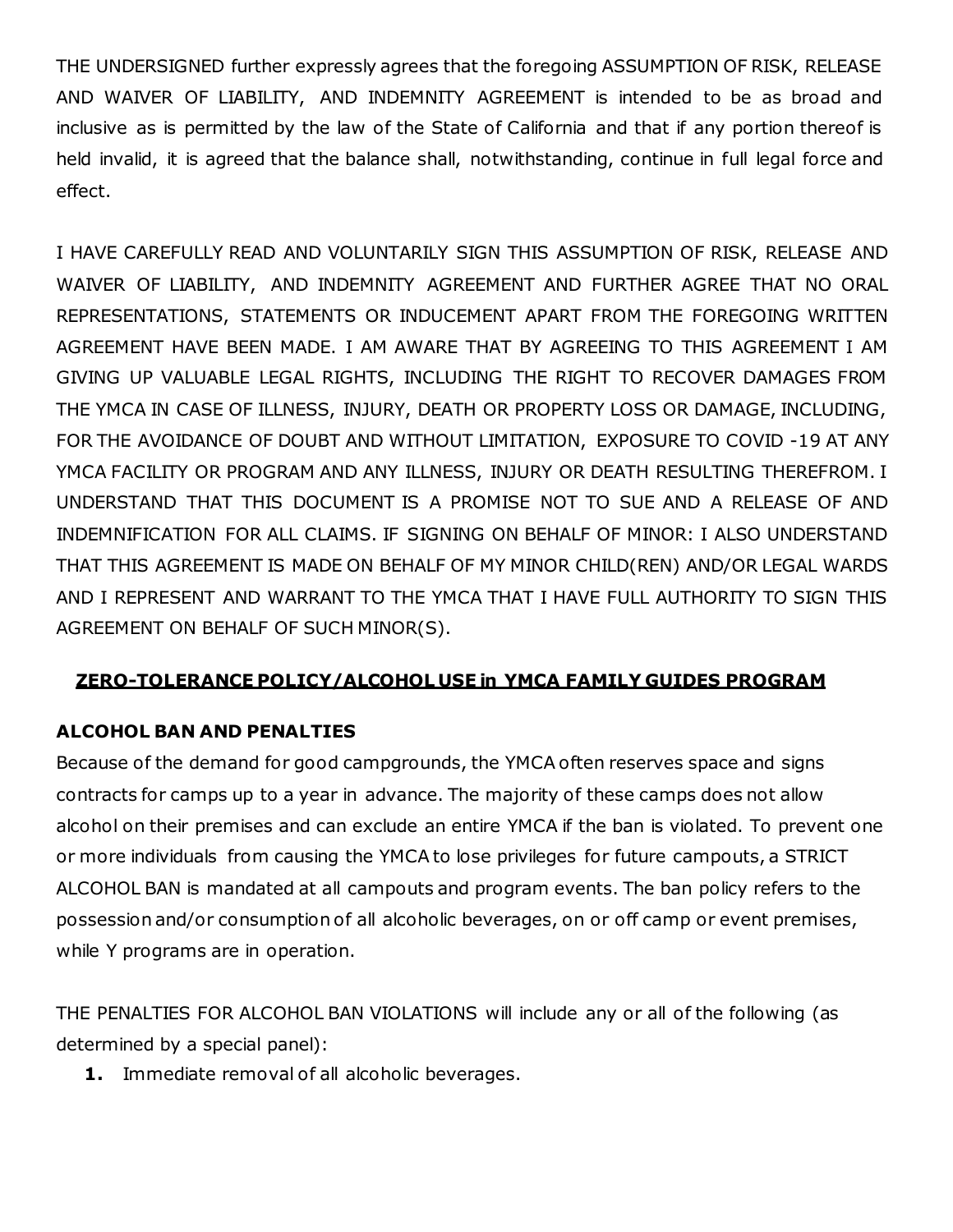- **2.** Exclusion from future campouts and/or events for the violator and his or her child (ren).
- **3.** Expulsion from the Family Guides Program for the violator and his or her child (children).

Help preserve the enjoyment for you, your child and everyone else: OBEY THE ALCOHOL BAN!

#### **YMCA OF ORANGE COUNTY FAMILY GUIDES POLICIES**

The YMCA Family Guides program is heavily based on traditions from the Adventure Guides Program that bring the sense of continuity, community, intrigue and magic to the program. The program today centers on the following for both parent/guardian and child:

- **1. To be clean in body and pure in heart.**
- **2. To be friends forever with my dad/mom/son/daughter**
- **3. To love the sacred circle of my family**
- **4. To listen while others speak**
- **5. To love my neighbor as myself**
- **6. To respect the traditions and beliefs of all people**
- **7. To seek and preserve the beauty of Our Creator's work in forest, field and stream**

#### **RESPONSIBILITY**

In joining the Family Guides program, I/We agree to uphold the aims of the program and place in high regard my responsibility as a parent/ guardian and as a role model for all youth in the program. I will supervise my child(ren) at all events, be respectful of all rules and regulations set forth for facilities used by our program, and at all times set an example consistent with the YMCA purpose and mission.

#### **CODE OF BEHAVIOR**

As a member of the YMCA Family Guides program, I agree to uphold the YMCA of Orange County Family Guides programs standards. I agree to not bring or consume alcoholic beverages or illegal drugs at any YMCA sponsored event. I understand that if I am found in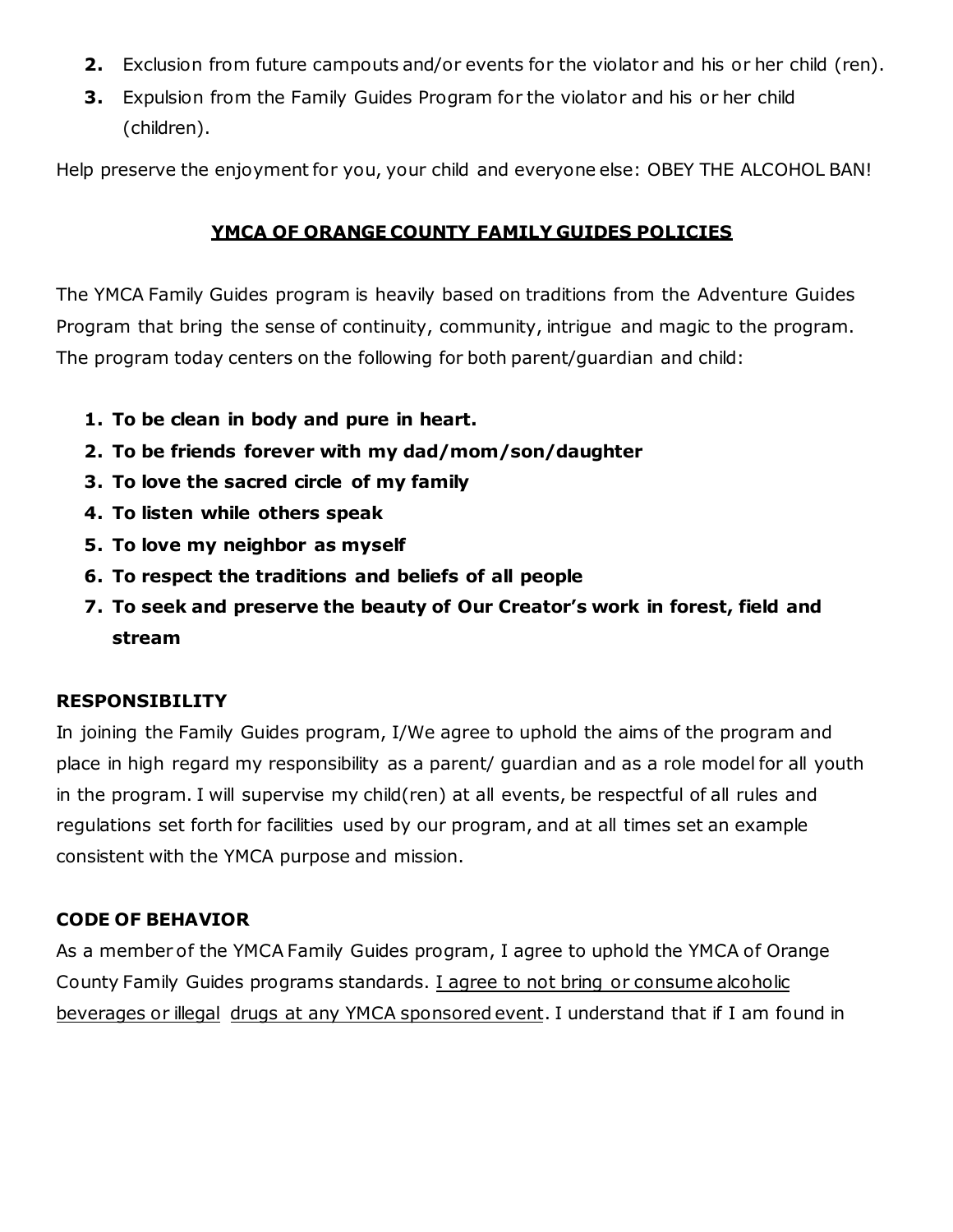violation of this policy, I may be asked to leave the program immediately and forfeit any monies paid.

### **REFUNDS**

Program fees are not refundable. Event Fees include all fees paid at the time of registration for a specific event. Some events have a clearly stated no refund policy. In all other situations the YMCA requires to be notified within 10 days of the start of the event to process a refund. Notification must be made to the Program Director by email, mail or phone call.

### **HEALTH STATEMENT**

I/We hereby certify my children and I/We are in satisfactory health and capable of safe participation in the YMCA Family Guides programs. I/We assume all risks and hazards incidentals to the conduct of this program and for the transportation to and from activities. I/ We hereby authorize the YMCA to obtain medical treatment for my child in the event that I/We cannot be reached. Additional, if I/ we do not accompany my child on an outing, I/We will send a written note of authorization of medical treatment with the guardian of my child. If my child has any known health problems/conditions or allergies the YMCA staff should know about, I/We will fill out a record of health form for the YMCA to keep on file.

**My signature below indicates that I have received and will abide by the Family Guides policies, the Family Guides Alcohol Policy and I have read and understand the terms of this Assumption of Risk, Release and Waiver of Liability, and Indemnity Agreement and agree to its terms.** 

Signature Date Date Date Date